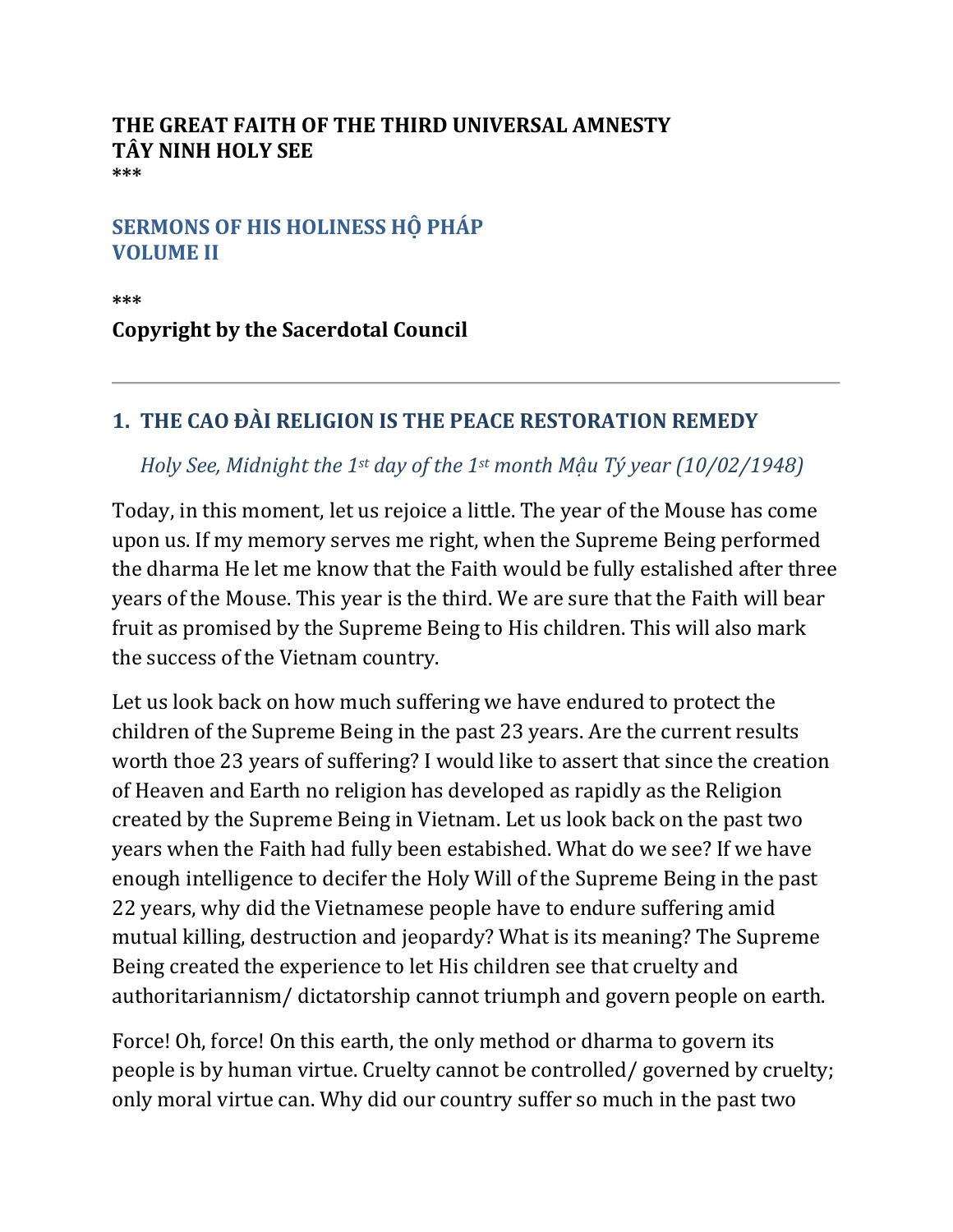years? Because we use cruelty to control cruelty. Cruelty cannot control cruelty because people's cruelty is insurmountable at this time. The Supreme Being gave the Vietnamese people a valuable and evidence-rich lesson to contemplate life. He gave us the past two years' experience. He uses the power of moral virtue to demonstrate to the world how only moral virtue can bring happiness to the people. He brightens the Faith by His moral virtue. We saw that I went though all sorts of miseries during the five years in exile abroad; life and death were only a hair's breadth away for me, but I could still return here. In laymen's mind, nobody will intentionally resent or bother the five years of imprisonment; that is the common way of thinking. Resentment and irriation are natural, but the common way of thinking does not have any bearing on us. On the contrary, the body of Phạm Công Tắc is controled by its master who is Hộ Pháp; the power of Hộ Pháp is stronger than that of Phạm Công Tắc who is only a horse to ride. Hộ Pháp is the rider, so the horse cannot disobey its master. Hộ Pháp is one part, while Phạm Công Tắc is the other; Phạm Công Tắc is the servant, while Hộ Pháp is the power of the Supreme Being.

The Vietnamese people are influenced by the Confucianist culture in four thousand years which teaches us two worthwhile poem lines. If we had applied them before, Vietnam would not fallinto the current situation.

*"Hành thiện chi nhơn như xuân viên chi thảo, bất kiến kỳ trưởng nhựt hữu sở tăng. Hành ác chi nhơn như ma đao chi thạch, bất kiến kỳ tổn nhựt hữu sở khuy".*

The first sentence means that those who do good are like spring grass gardens; they do not grow big but keep thickening everyday. The latter sentence means that those who do wrong are like grindstones; they do not 'wane' visibly, but wear away day by day. We should use humanity to treat the cruel, and use love to erase resentment. It is Buddha's heart; only truly Holy souls can do such. I can do such, and what do I do that for? It is to raise the loftiness of the Cao Đài religion as per the Supreme Being's will.

One way is to use cruelty to destroy cruelty like normal people do; it will satisfy the secular mind and bring joy to Phạm Công Tắc. However, as Hộ Pháp